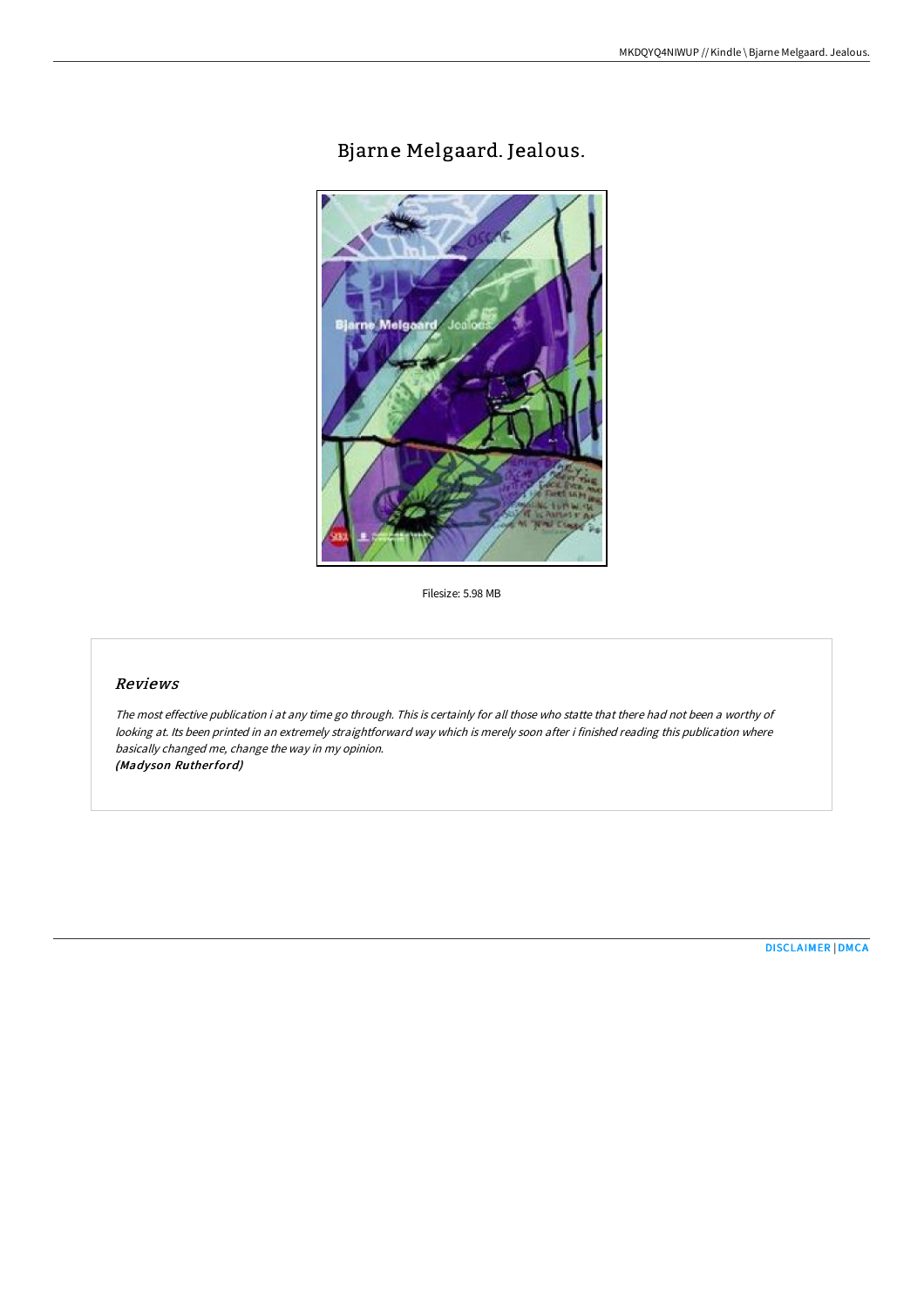### BJARNE MELGAARD. JEALOUS.



Skira, 2010. Book Condition: new. English text. Milano, 2010; paperback, pp. 96, 136 col. ill., cm 21x27. A selection of drawings, aquarelles, paintings, sculptures and installations to give reader an insightful experience and better understanding of Bjarne Melgaard artistic projects. In the heyday on neo-conceptualism in the middle of the 90ties Bjarne Melgaard entered the Norwegian art scene with expressionistic and chaotic paintings, sculptures and installations full of desire and fearful longings staged between fiction and reality. For more then 15 years the artist has been traveling extensively, residing in different countries and cities, creating multiples worlds and breaking artistic boundaries, questioning moral limits and exhibiting his visions in galleries and museum and most of the time creating provoking extreme strong reactions. This book is also the catalogue of a mid carrier retrospective exhibition at the Astrup Fearnley Museum of Modern Art, Oslo (2010). Key Sales Information - The monograph features 130 works by the artists. - 5 essays written by famous contemporary art critics (among them Hans Ulrich Obrist, the Swiss curator that joined the Serpentine Gallery as Co-director of Exhibitions and Programmes and Director of International Projects in April 2006). - Includes a biography of the artist. - This book is also the catalogue of a mid carrier retrospective exhibition at the Astrup Fearnley Museum of Modern Art, Oslo (21 January - 25 April 2010). Authors Gunnar B. Kvaran, Hanne Beate Ueland, and Grete Årbu are curators at the Astrup Fearnley Museum, Olso. Skira editore Distributed by Thames & Hudson Thames & Hudson Ltd Littlehampton Book Services Faraday Close - Durrington Worthing, West Sussex BN13 3RB Customer Services Tel: 01903 828501 Direct Orders Tel: 01903 828511 Fax: 01903 828801/02 October 2010 All.

Read Bjarne [Melgaard.](http://techno-pub.tech/bjarne-melgaard-jealous.html) Jealous. Online B Download PDF Bjarne [Melgaard.](http://techno-pub.tech/bjarne-melgaard-jealous.html) Jealous.